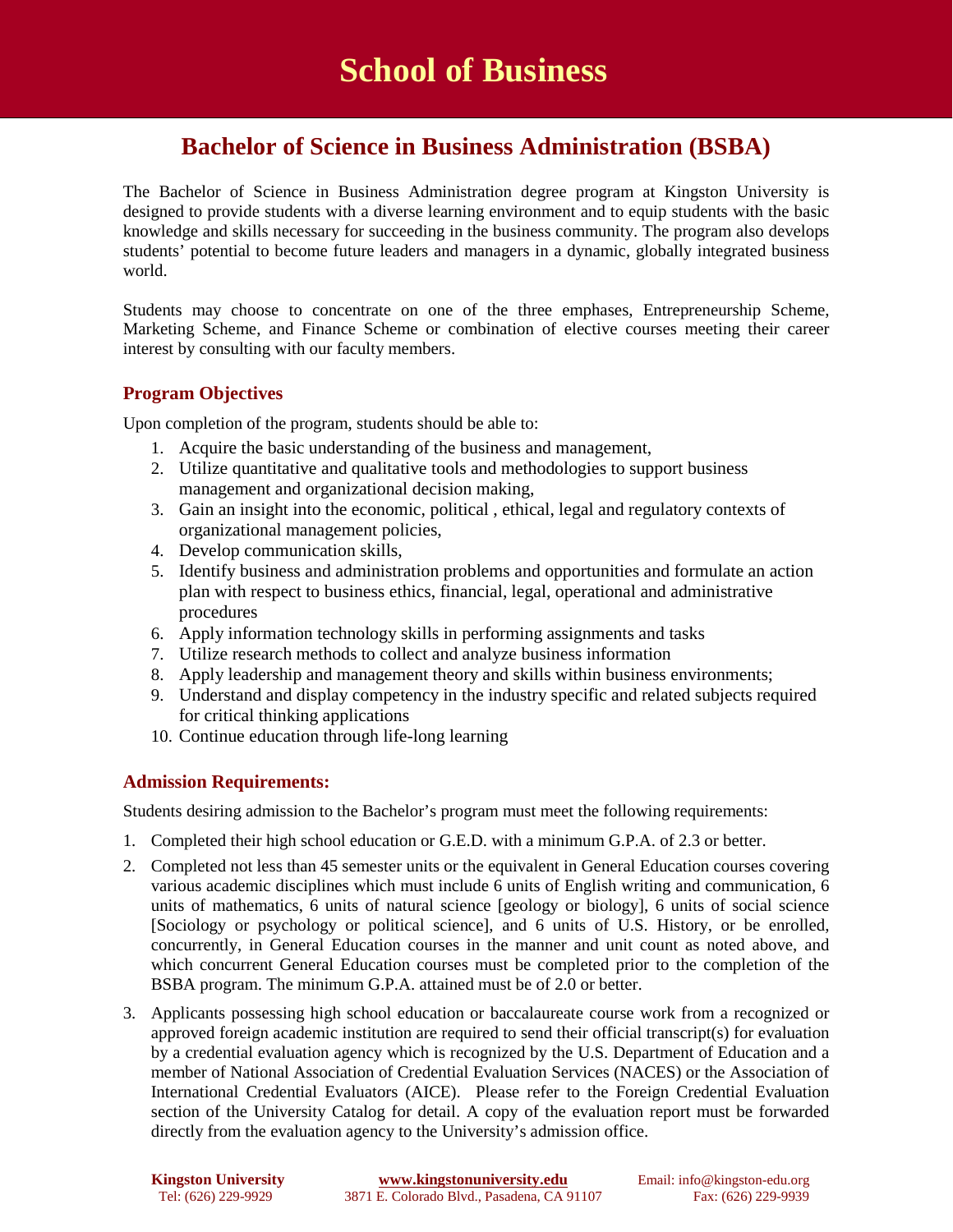

### **International Student Admission Requirements:**

Unless a graduate from a US high school or foreign equivalent where English was the language of instruction evidenced by an official transcript, or a student having taken at least 2 years of education in a college program where English was the language of instruction evidenced by an official transcript, an applicant whose native language is not English must satisfy English proficiency requirement for admission to the BSBA program by scoring a TOEFL test with at least 450 PBT, 133 CBT or 45 iBT; a TOEIC of at least 480 or a IELTS of 4.

## **Graduation Requirements:**

To receive the Bachelor of Science in Business Administration, students must meet the following academic requirements:

- •complete 45 units in General Education courses
- •complete 57 units in Business Core Courses
- •complete 18 units in elective courses
- maintain a minimum G.P.A. of 2.0 or better

#### **BSBA Curriculum**

The BSBA curriculum includes 57 units in Business Core Courses and 18 units in elective courses. Students may choose to concentrate on one of the three emphases, Entrepreneurship Scheme, Marketing Scheme and Finance Scheme, or combinations of elective courses meeting their career interest.

BSBA courses are described below.

#### **Business Core Courses Required: 57 Semester Units**

| Course No.     | Course Title                               | <b>Credit Units</b> |
|----------------|--------------------------------------------|---------------------|
| AT 2110        | <b>Financial Accounting</b>                | 3                   |
| AT 2120        | <b>Managerial Accounting</b>               | 3                   |
| <b>BU 1000</b> | <b>Introduction to Business Management</b> | 3                   |
| <b>BU 1001</b> | <b>Business Software</b>                   | 3                   |
| <b>BU 1010</b> | <b>Management Information System</b>       | 3                   |
| <b>BU 2000</b> | Management Theory and Practice             | 3                   |
| <b>BU 2010</b> | <b>Management Information Systems</b>      | 3                   |
| <b>BU 2400</b> | <b>Business Statistics</b>                 | 3                   |
| <b>BU 3020</b> | Human Resource Management                  | 3                   |
| <b>BU 3050</b> | <b>Business Law</b>                        | 3                   |
| <b>BU 3055</b> | <b>Business Ethics</b>                     | 3                   |
| <b>BU 3220</b> | E-commerce Business Fundamentals           | 3                   |
| <b>BU 3600</b> | Organizational Behavior                    | 3                   |
| <b>BU 4500</b> | Organizational Leadership                  | 3                   |
| <b>BU 4600</b> | Capstone Course – Strategic Management     | 3                   |
| EC 2420        | Principles of Microeconomics               | 3                   |
| EC 2420        | Principles of Macroeconomics               | 3                   |
| <b>FN3300</b>  | Introduction to Finance                    | 3                   |
| <b>MK 2000</b> | Principles of Marketing                    | 3                   |
|                | <b>TOTAL</b>                               | 57                  |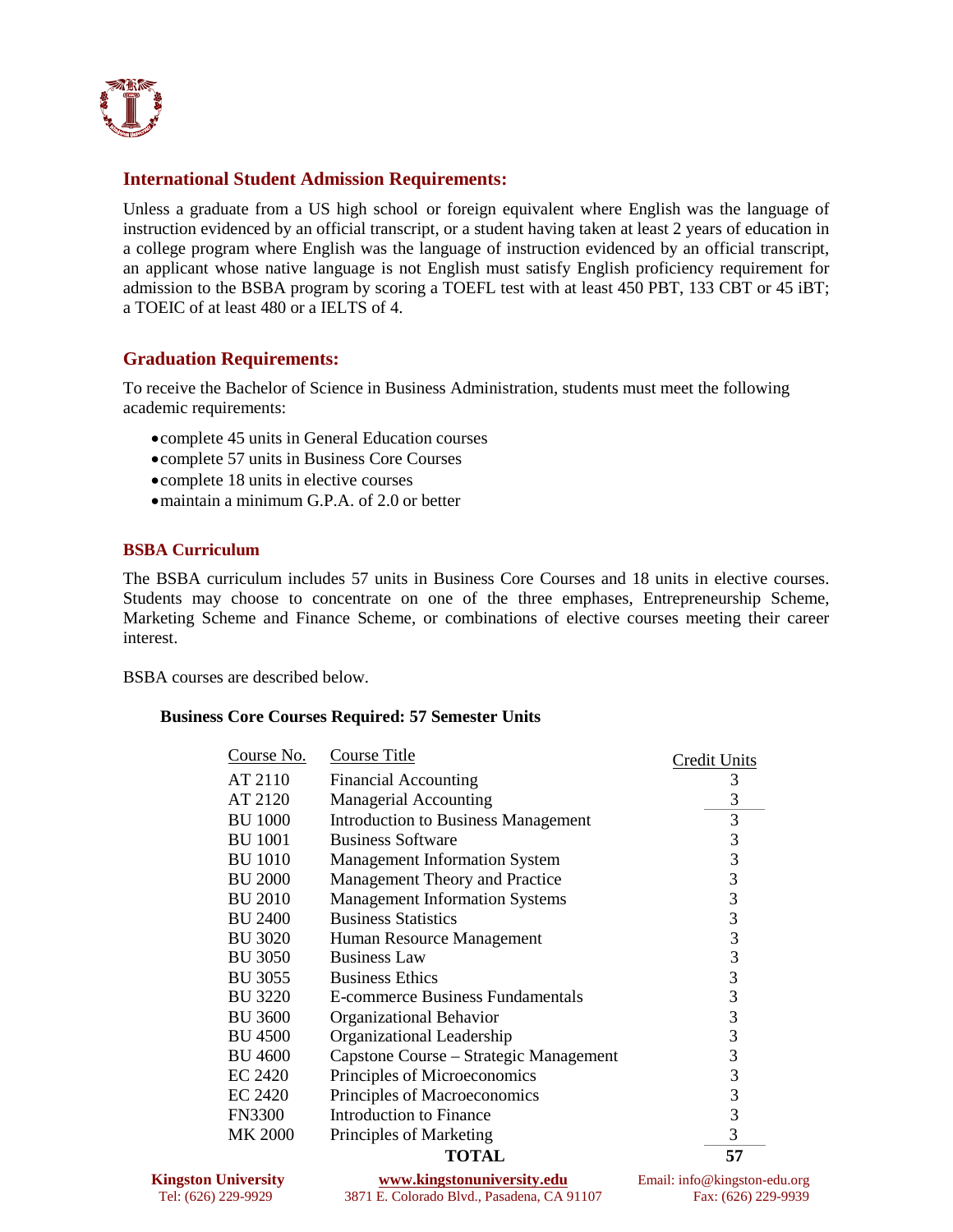

#### **BSBA Curriculum Elective Scheme 18 semester units to be selected from the following scheme courses**

#### *Entrepreneurship Scheme*

| Course No.     | Course Title                        | Credit Units           |
|----------------|-------------------------------------|------------------------|
| <b>BU 3025</b> | <b>Human Relations for Business</b> |                        |
| <b>BU 3040</b> | <b>Small Business Management</b>    | 3                      |
| FN 3310        | Principles of Finance               | 3                      |
| FN 4410        | Investments                         | 3                      |
| MK 4200        | <b>Marketing Research</b>           | 3                      |
| MK 4220        | <b>Sales Management</b>             | $\mathbf{\mathcal{R}}$ |

#### *International Marketing Scheme*

| Course No.     | Course Title                            | Credit Units           |
|----------------|-----------------------------------------|------------------------|
| <b>BU 3025</b> | <b>Human Relations for Business</b>     |                        |
| <b>BU 3030</b> | <b>Survey of International Business</b> | 3                      |
| <b>BU 3040</b> | <b>Small Business Management</b>        | 3                      |
| MK 4200        | <b>Marketing Research</b>               | 3                      |
| MK 4210        | <b>International Marketing</b>          | 3                      |
| MK 4220        | <b>Sales Management</b>                 | $\mathbf{\mathcal{R}}$ |

#### *Healthcare Management Scheme*

| Course No.     | Course Title                          | Credit Units      |
|----------------|---------------------------------------|-------------------|
| <b>BU 3025</b> | <b>Human Relations for Business</b>   | 3                 |
| <b>BU 3040</b> | <b>Small Business Management</b>      | 3                 |
| HC 2000        | Introduction to Healthcare Management | 3                 |
| HC 2010        | Survey of Healthcare Industry         | 3                 |
| HC 2100        | Introduction to Health Insurance      | 3                 |
| HC 3051        | Healthcare Issues and Ethics          | $\mathbf{\Omega}$ |

#### *Hospitality and Tourism Scheme*

| Course No. | Course Title                            | Credit Units |
|------------|-----------------------------------------|--------------|
| HT 2000    | Introduction to Hospitality and Tourism |              |
| HT 2010    | <b>Destination Geography</b>            | 3            |
| HT 2050    | <b>Customer Service</b>                 | 3            |
| HT 2200    | <b>Tourism Theories and Practices</b>   | 3            |
| HT 3100    | Front Office operation and Management   | 3            |
| HT 3010    | <b>Convention and Event Management</b>  | 3            |
| MK 3210    | Hospitality and Tourism Marketing       |              |
|            |                                         |              |

#### *Additional Suggestions*

| Course Title                               | Credit Units |
|--------------------------------------------|--------------|
| Querying Data with Transact SQL I          |              |
| Querying Data with Transact SQL II         | 3            |
| Introduction to Database Development       |              |
| Designing and Implementing Database Design | 3            |
|                                            |              |

## **TOTAL PROGRAM REUIREMENT: 75 SEMESTER UNITS**

(with completion of additional 45 semester units or the equivalent in GE courses)

*Please read the "Notice to Prospective Degree Program Students" on next page.*